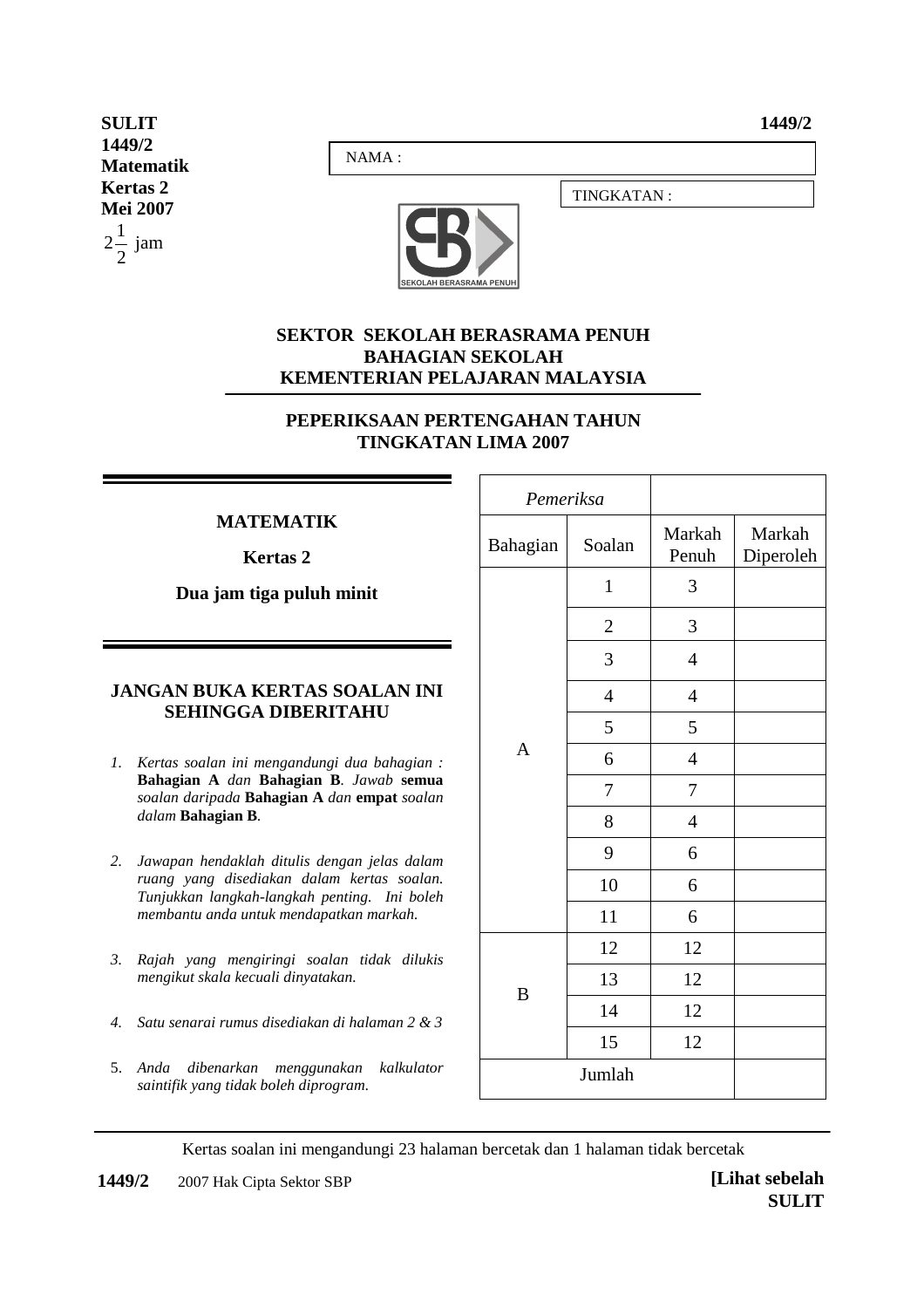### **MATHEMATICAL FORMULAE**

*The following formulae may be helpful in answering the questions. The symbols given are the ones commonly used.* 

# **RELATIONS**

- 1  $a^m$  x  $a^n = a^{m+n}$
- 2  $a^m \div a^n = a^{m-n}$
- 3  $(a^m)^n = a^{mn}$
- 4  $A^{-1} =$ *ad* −*bc* 1  $\overline{\phantom{a}}$ J  $\backslash$  $\mathsf{I}$ l ſ − − *c a d b*

$$
5 \qquad P(A) = \frac{n(A)}{n(S)}
$$

$$
6 \qquad P(A') = I - P(A)
$$

7 Distance = 
$$
\sqrt{(x_1 - x_2)^2 + (y_1 - y_2)^2}
$$

8 Midpoint, 
$$
(x, y) = \left(\frac{x_1 + x_2}{2}, \frac{y_1 + y_2}{2}\right)
$$

$$
9 \qquad \text{Average speed} = \frac{\text{distance travelled}}{\text{time taken}}
$$

$$
10 \qquad \text{Mean} = \frac{\text{sum of data}}{\text{number of data}}
$$

$$
11 \tMean = \frac{sum\ of\ (class\ mark \times frequency)}{sum\ of\ frequencies}
$$

12 Pythagoras Theorem  

$$
c^2 = a^2 + b^2
$$

13 
$$
m = \frac{y_2 - y_1}{x_2 - x_1}
$$

14 
$$
m = \frac{y\text{-intercept}}{x\text{-intercept}}
$$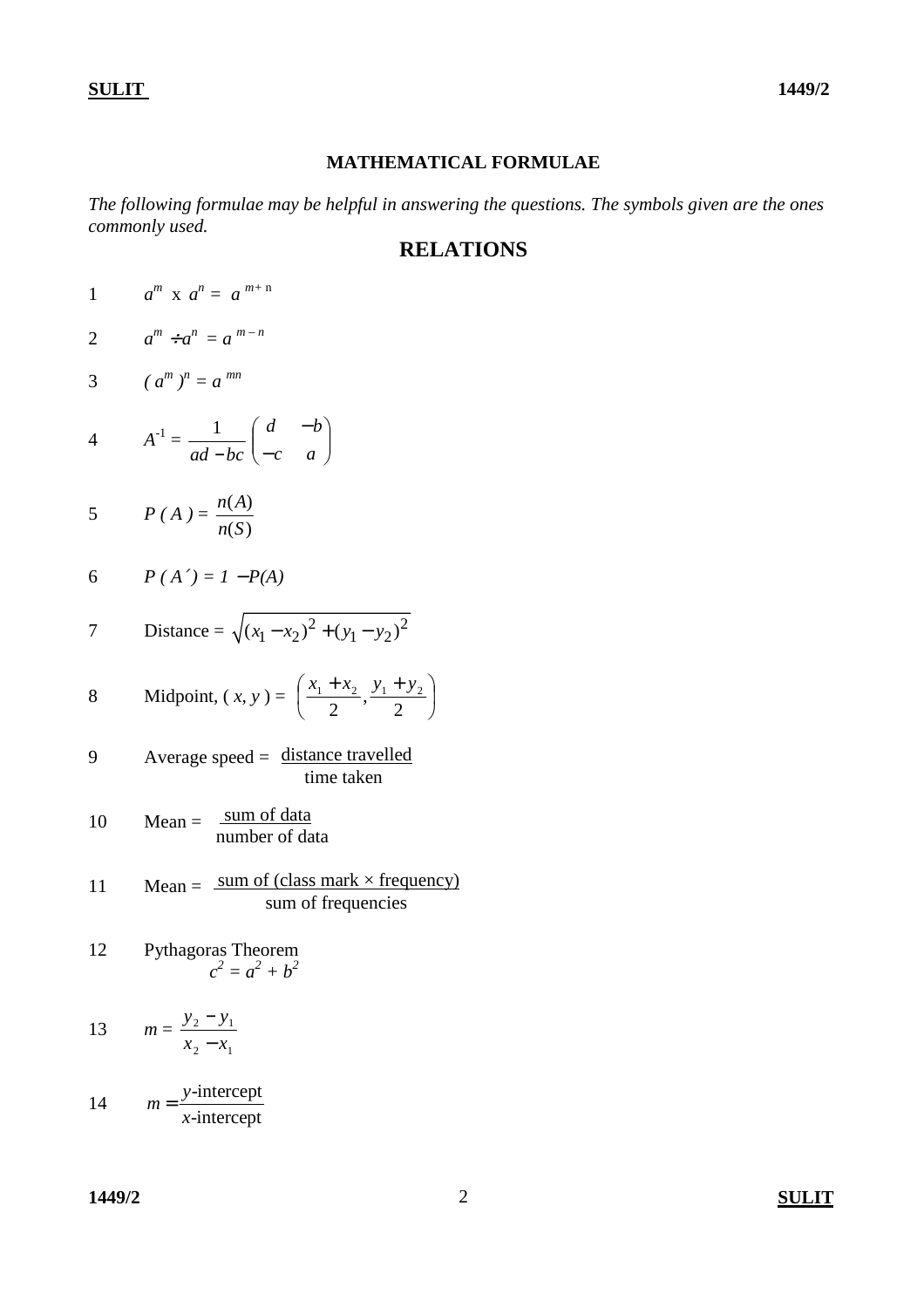## **SHAPES AND SPACE**

1 Area of trapezium = 2  $\frac{1}{2}$  × sum of parallel sides × height

- 2 Circumference of circle =  $\pi d = 2\pi r$
- 3 Area of circle =  $\pi r^2$
- 4 Curved surface area of cylinder = 2π*rh*
- 5 Surface area of sphere =  $4\pi r^2$
- 6 Volume of right prism = cross sectional area  $\times$  length

7 Volume of cylinder = 
$$
\pi r^2 h
$$

8 Volume of cone = 
$$
\frac{1}{3} \pi^2 h
$$

9 Volume of sphere 
$$
=
$$
  $\frac{4}{3} \pi r^3$ 

10 Volume of right pyramid = 
$$
\frac{1}{3}
$$
 × base area × height

11 Sum of interior angles of a polygon = 
$$
(n-2) \times 180^{\circ}
$$

12 
$$
\frac{\text{arc length}}{\text{circumference of circle}} = \frac{\text{angle subtended at centre}}{360^{\circ}}
$$

13  $\frac{\text{area of sector}}{\text{arctan} + \text{angle subtended at centre}}$ area of circle 360  $=\frac{m_{\rm g}^2E \sin(i\theta)\cos(i\theta)}{250^\circ}$ 

14 Scale factor, 
$$
k = \frac{PA'}{PA}
$$

15 Area of image =  $k^2 \times$  area of object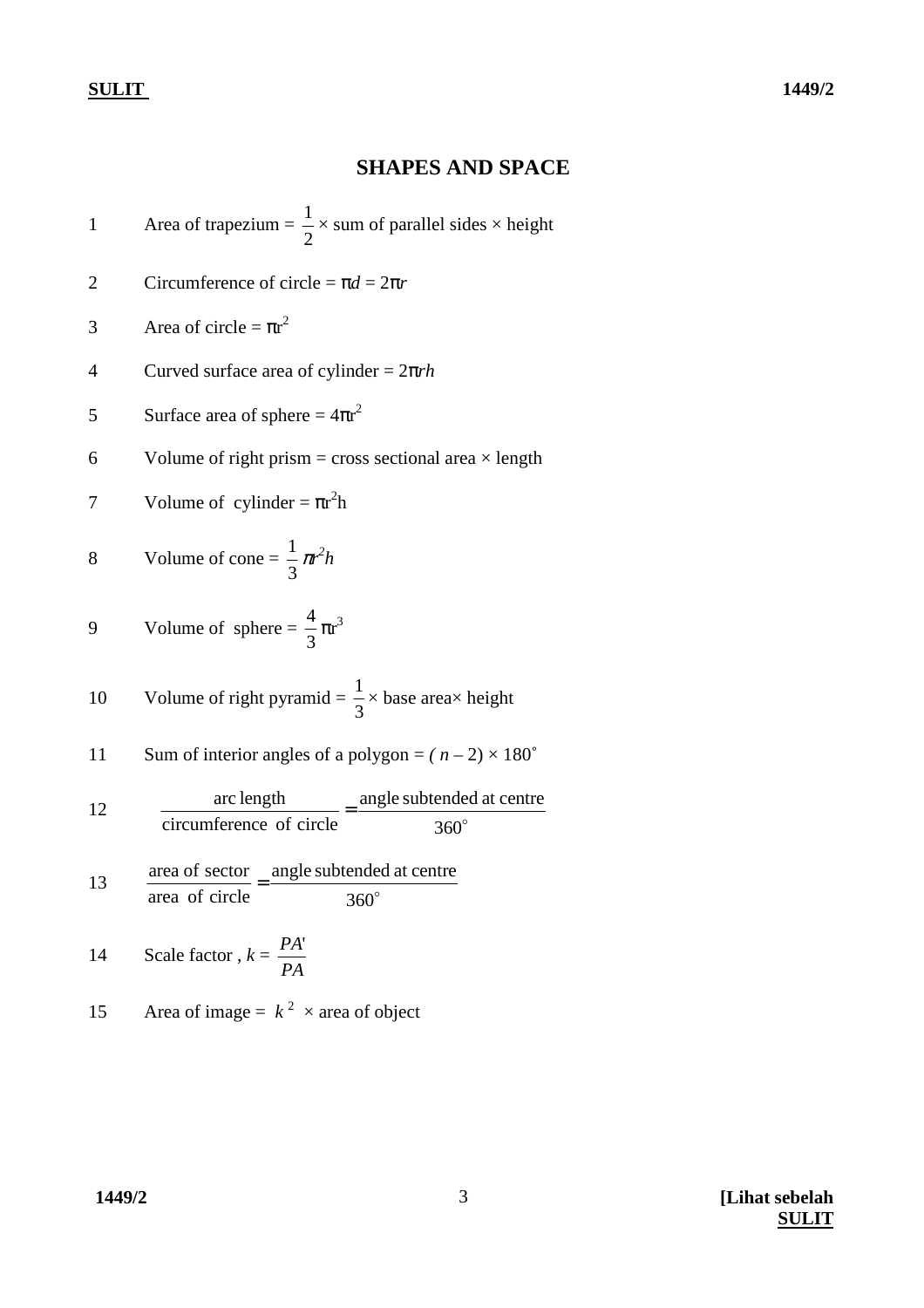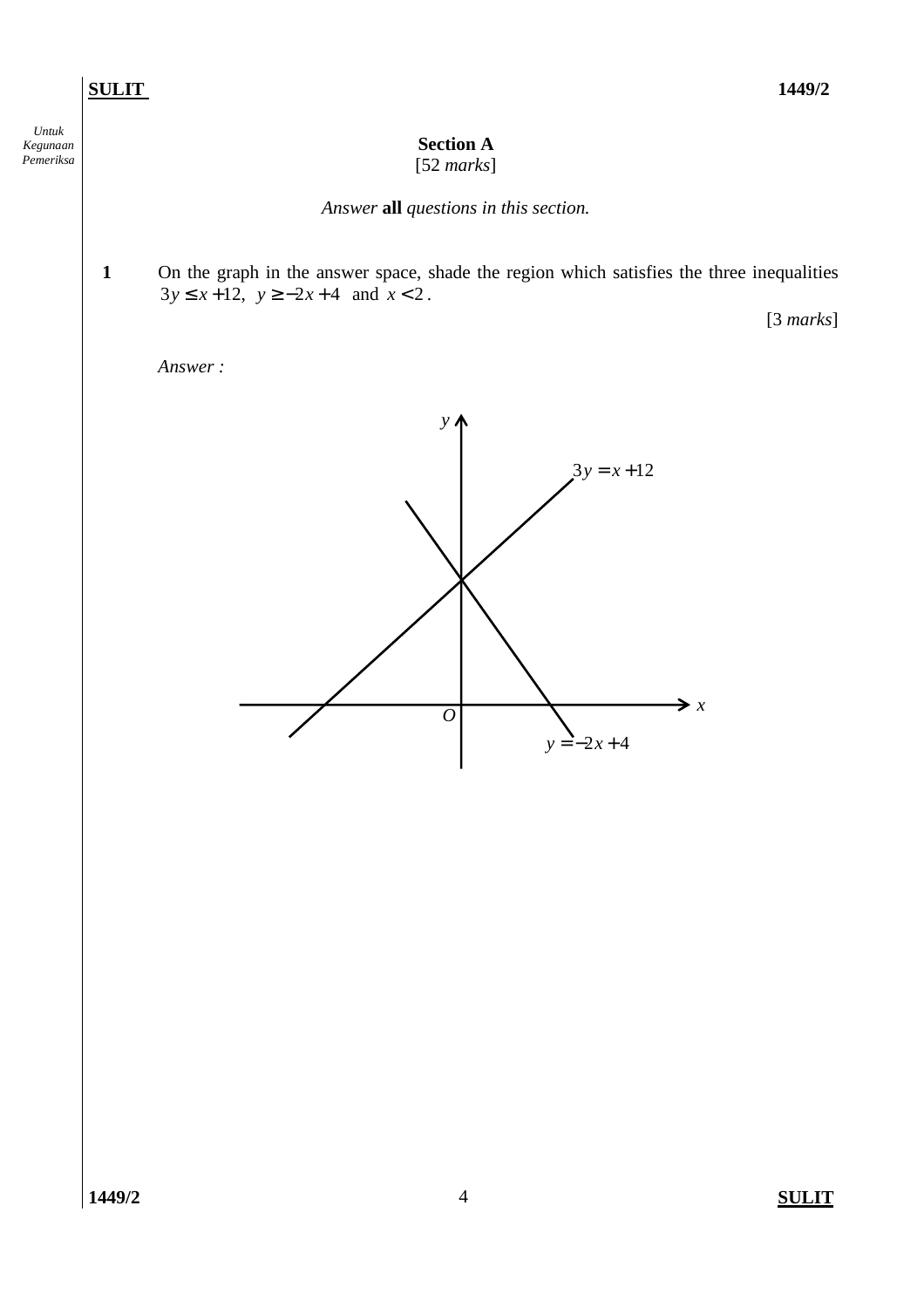**2** If  $\xi = \{x : 1 \le x \le 10, x \text{ is an integer}\}\$  $E = \{x : x \text{ is a multiple of } 4\}$  $F = \{x : x \text{ is a factor of } 20\}$ 

- (a) List all the elements in set *E*,
- (b) Find  $n(E \cup F)$ .

*Answer :* 

(a)

(b)

[3 *marks*]

*Untuk Kegunaan*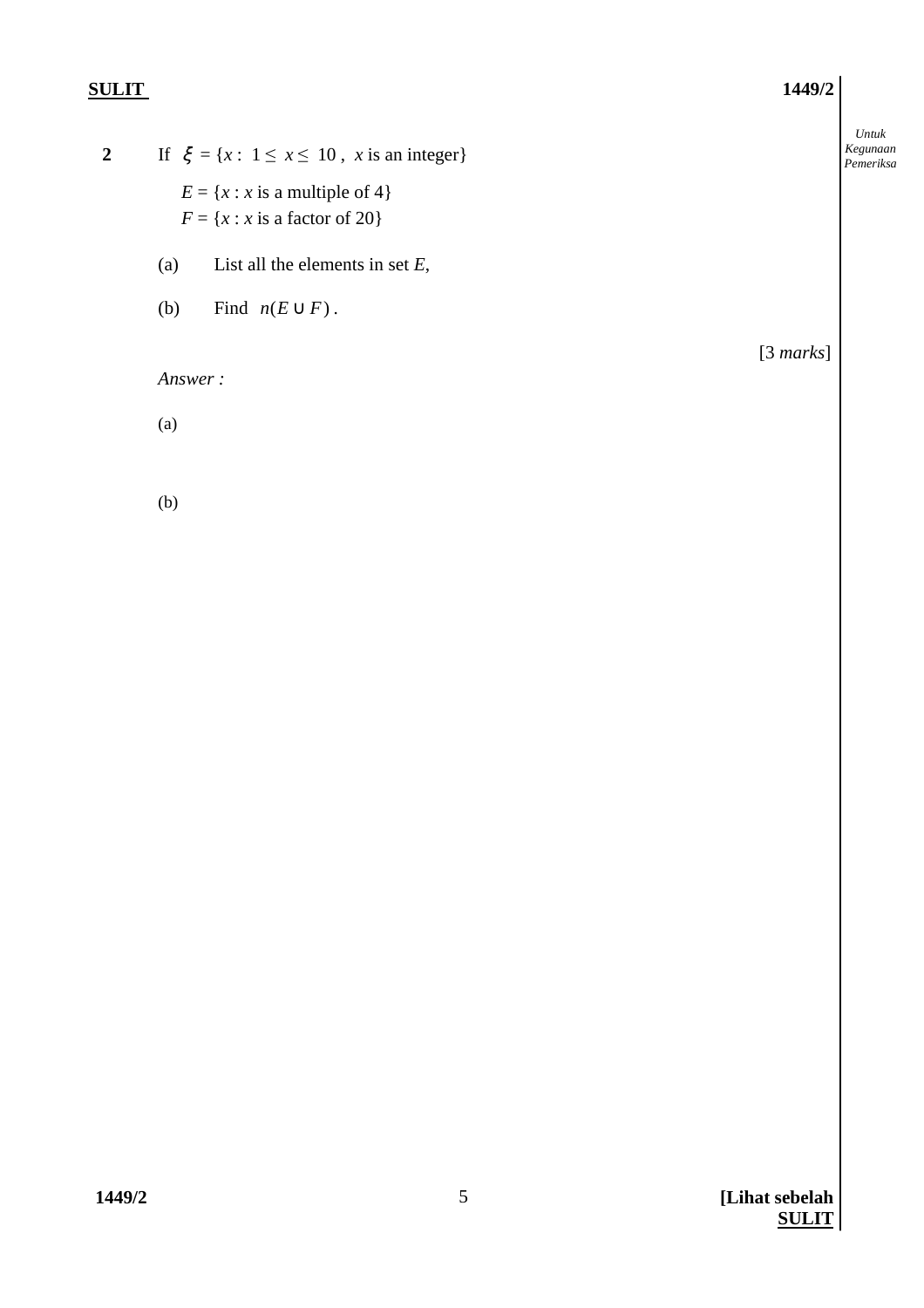*Untuk Kegunaan Pemeriksa*

**3** Diagram 1 shows a solid cube. A part of the cube in the shape of a half-cylinder is removed from its upper surface.



## DIAGRAM 1

 Calculate the total surface area of the remaining solid. [Use  $\pi$  =3.142]

*Answer :* 

[4 *marks*]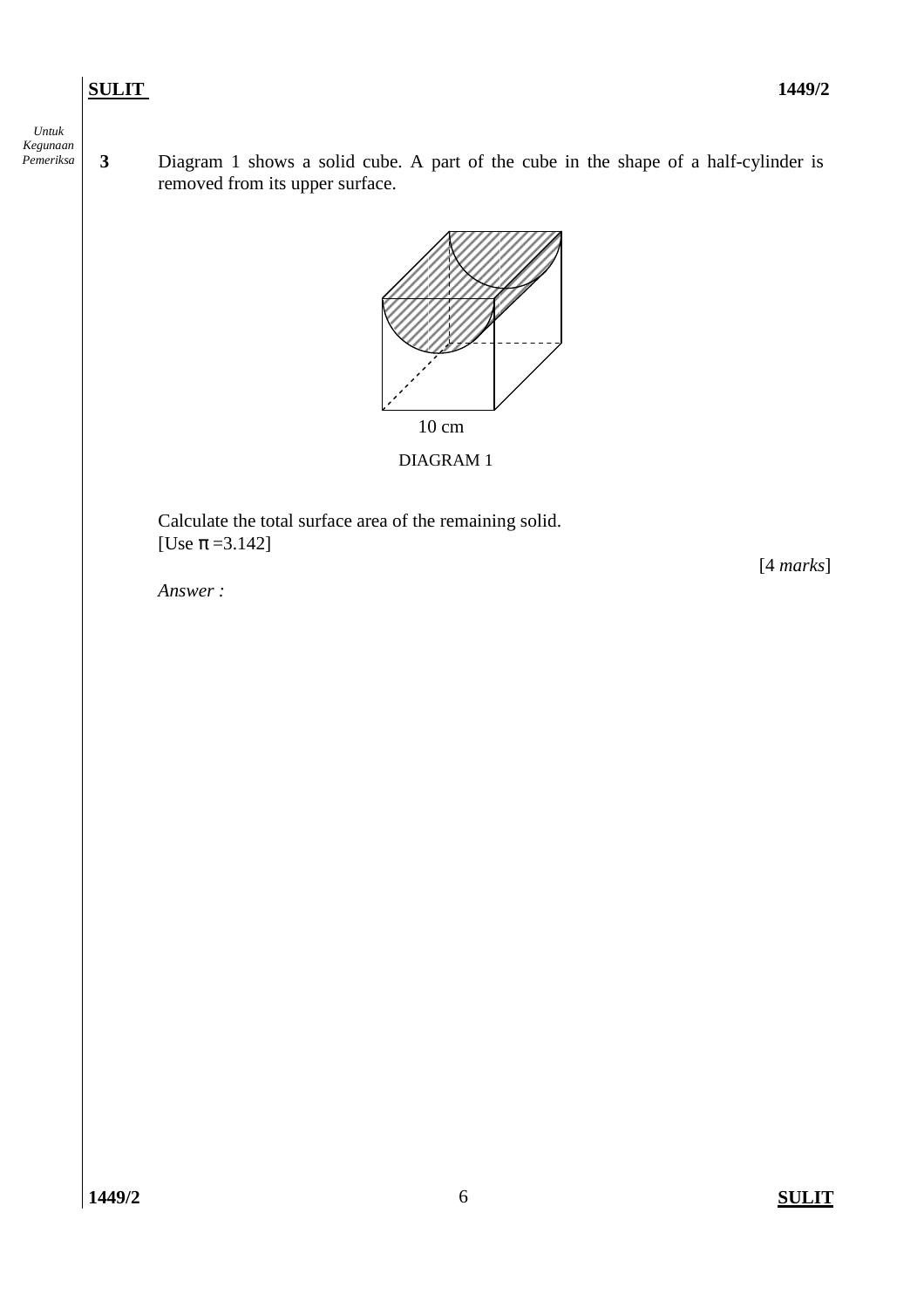**4** Diagram 2 shows a right prism with a horizontal rectangular base *PQRS*. *VUQR* is a trapezium. *M* and *N* are the midpoints of *PS* and *QR* respectively.



Calculate the angle between the line *TR* and the base *PQRS.*

[4 *marks*]

*Answer :*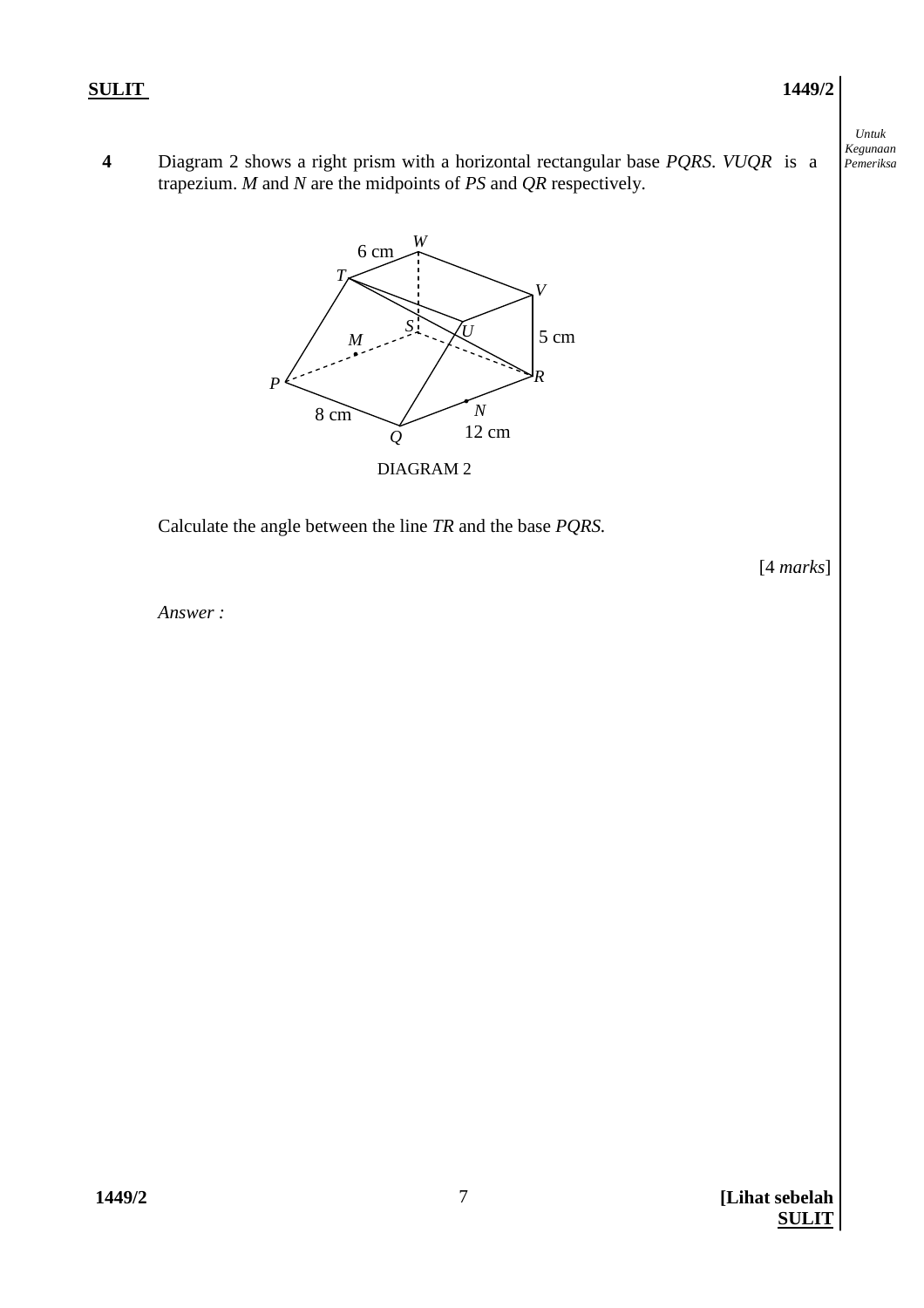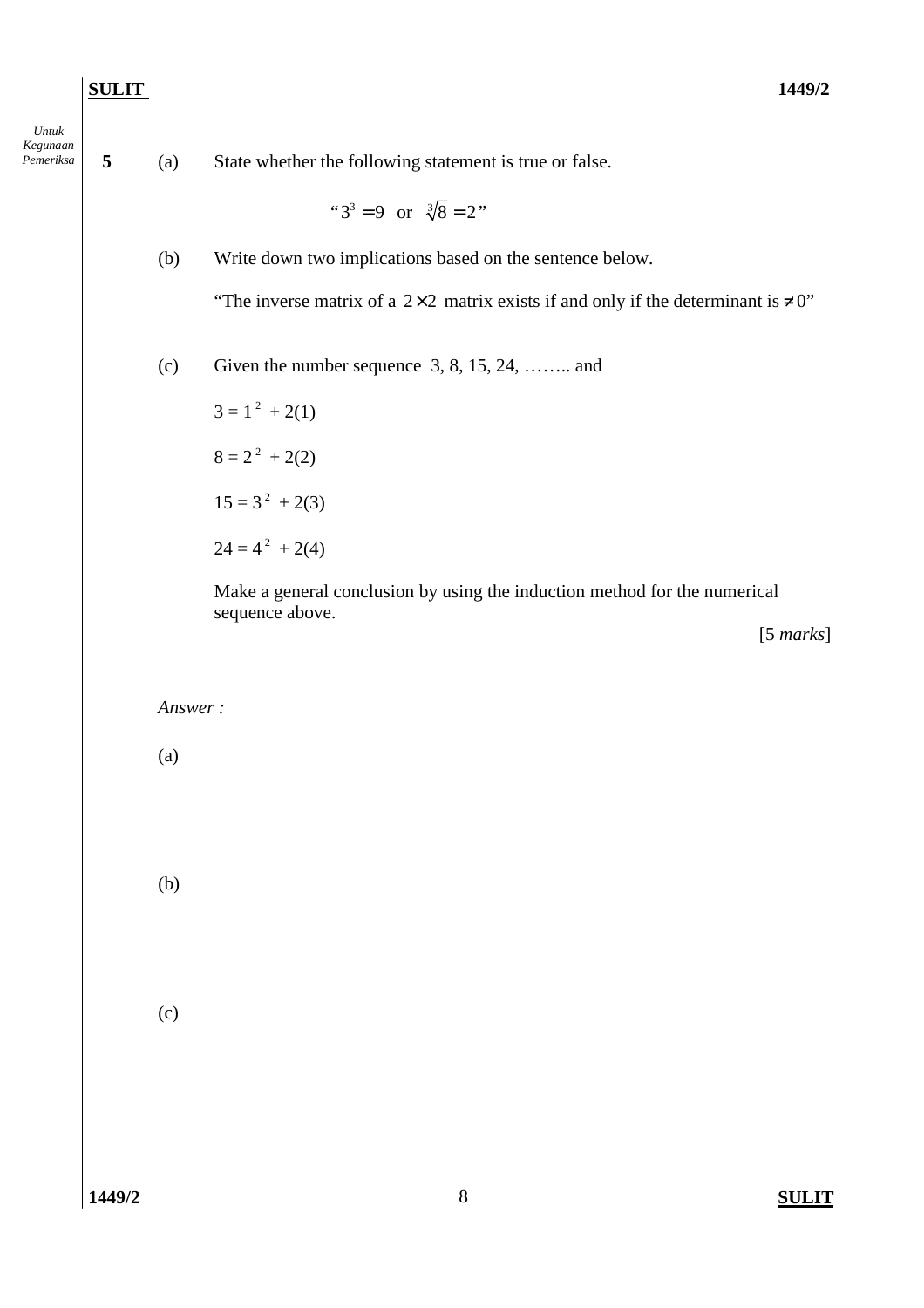.

*Untuk* 

*Kegunaan*  **6** Calculate the value of *v* and of *w* that satisfy the following simultaneous linear *Pemeriksa*  equations:

$$
3v + 4w = 8
$$

$$
\frac{2}{3}v - 8w = 4
$$

*Answer* :

[4 *marks*]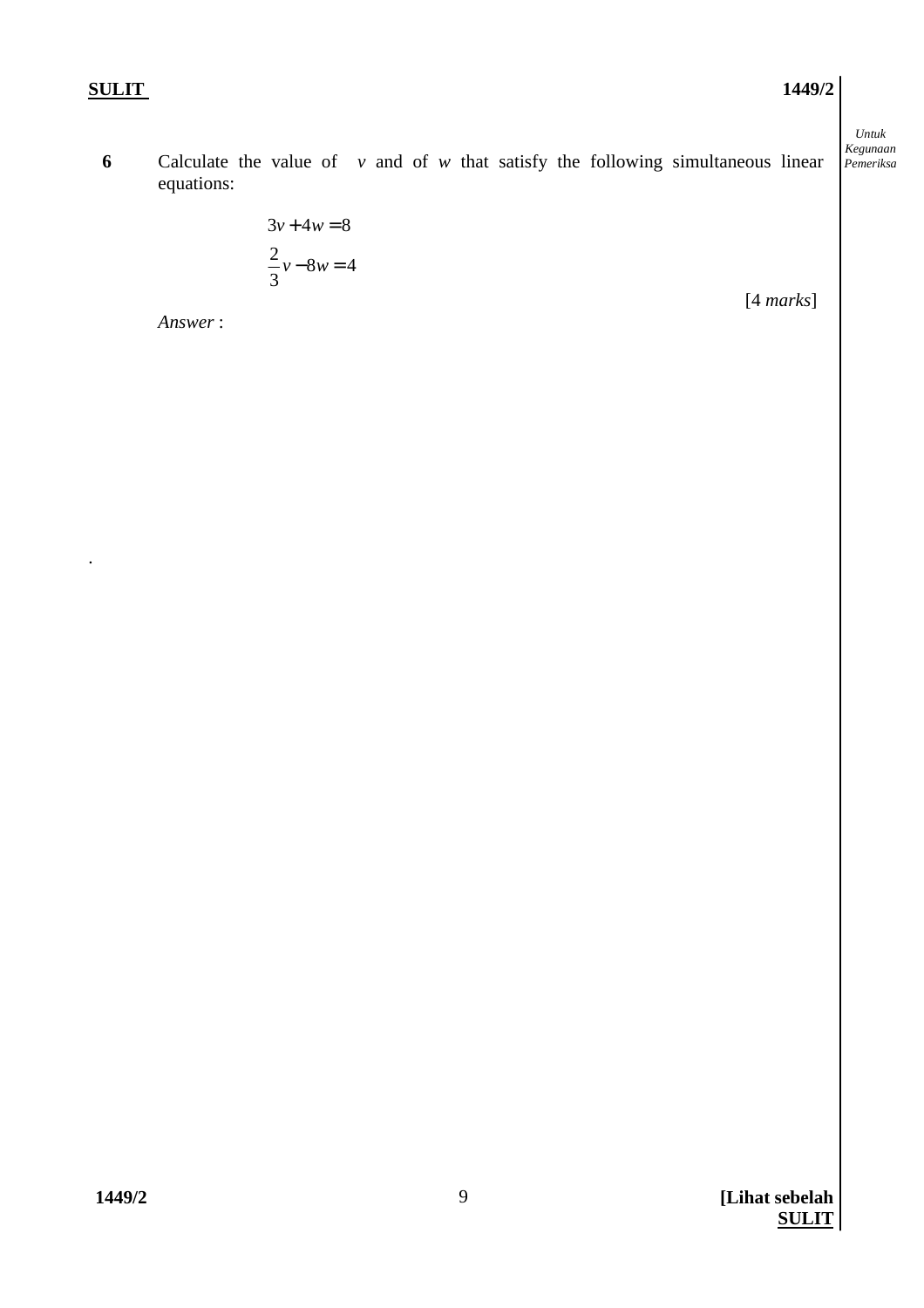

*Permerical Temmerical <i>Pg* and *RS* are parallel to the *x*-axis and *PS* is parallel to *RT*.

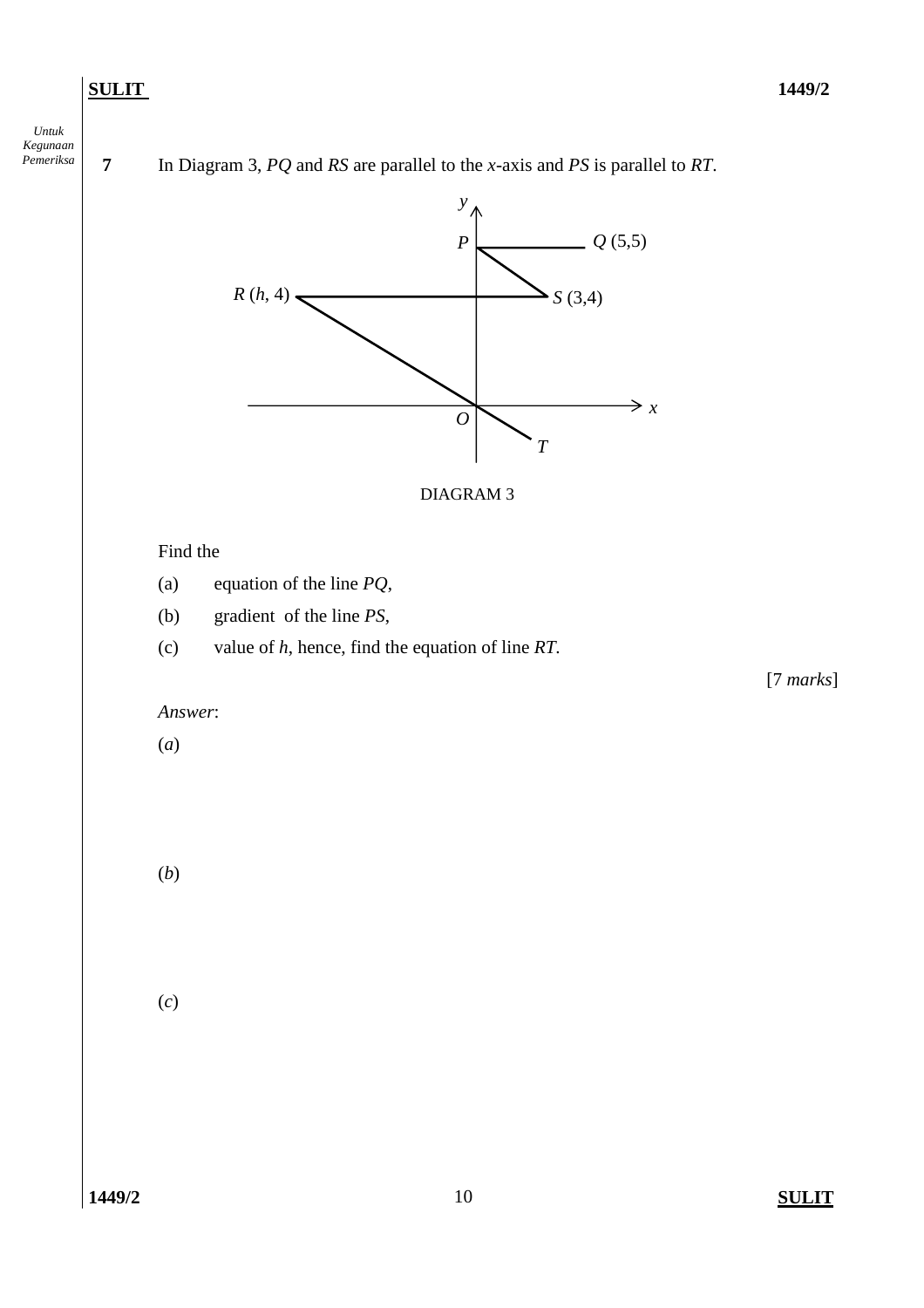*Untuk Kegunaan* 

**8** Solve the quadratic equation  $\frac{3x(x-3)}{2} + x = 2(1+x)$   $\left\{\n\begin{array}{l}\n\text{Regularian} \\
\text{Perneriksa}\n\end{array}\n\right\}$  $\frac{3x(x-3)}{2} + x = 2(1+x)$ 

[4 *marks*]

 *Answer* :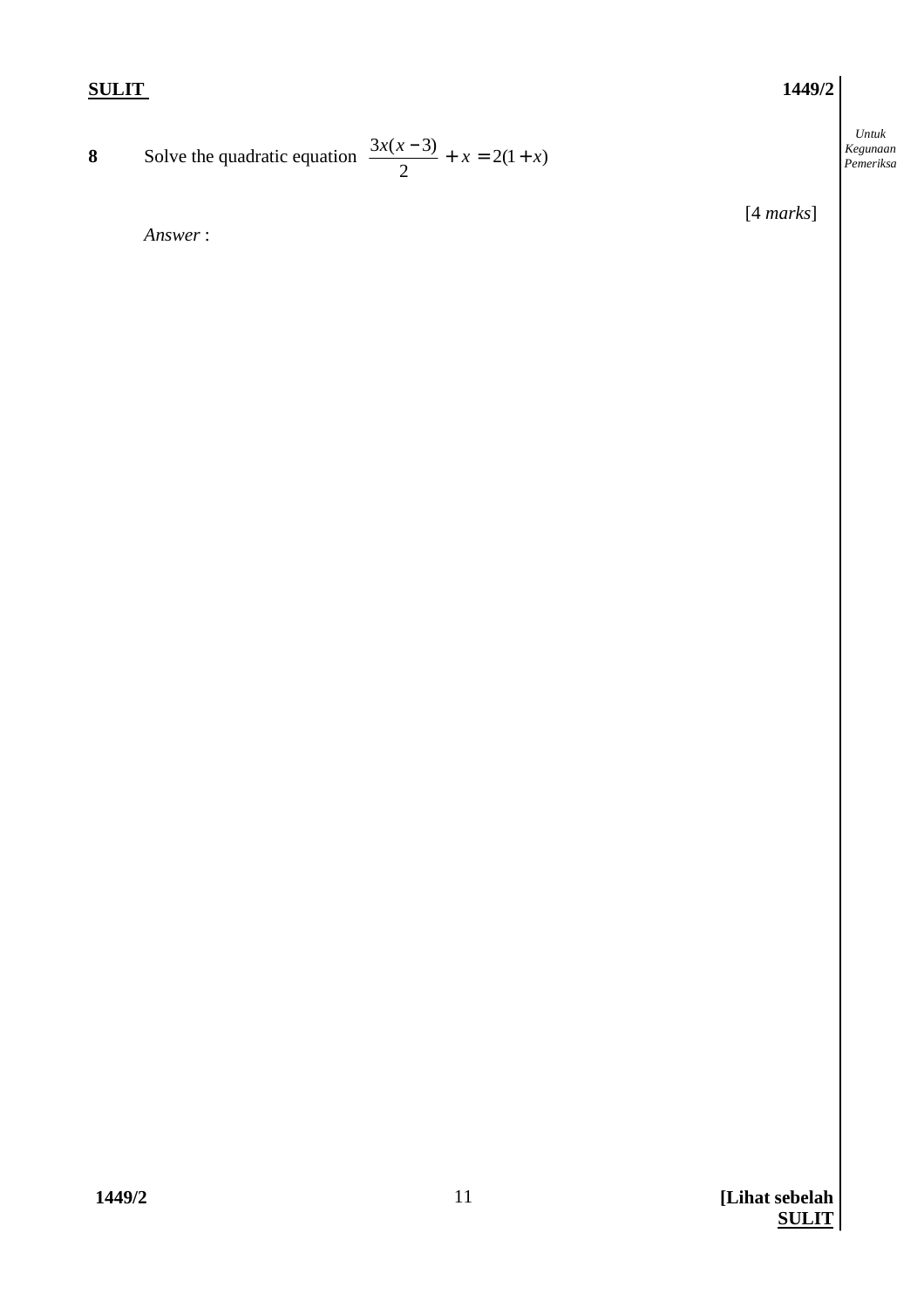*Untuk Kegunaan* 

*Pemeriksa* **9** (a) Given that the inverse matrix for  $H = \begin{bmatrix} 5 & 0 \\ 1 & 2 \end{bmatrix}$ J  $\backslash$  $\overline{\phantom{a}}$ l ſ − −  $1 - 2$  $5 - 8$ is  $\left|\begin{array}{cc} n & -1 \\ 1 & n \end{array}\right|$ J  $\backslash$  $\mathsf{I}$  $\mathsf{L}$ l (m – *n m* 2 1 4 .

Find the value of *m* and of *n*.

 (b) Using matrices, calculate the value of *x* and of *y* that satisfy the simultaneous linear equations:

$$
5x-8y=9
$$
  

$$
x-2y=3
$$
 [6 marks]

*Answer :* 

(a)

(b)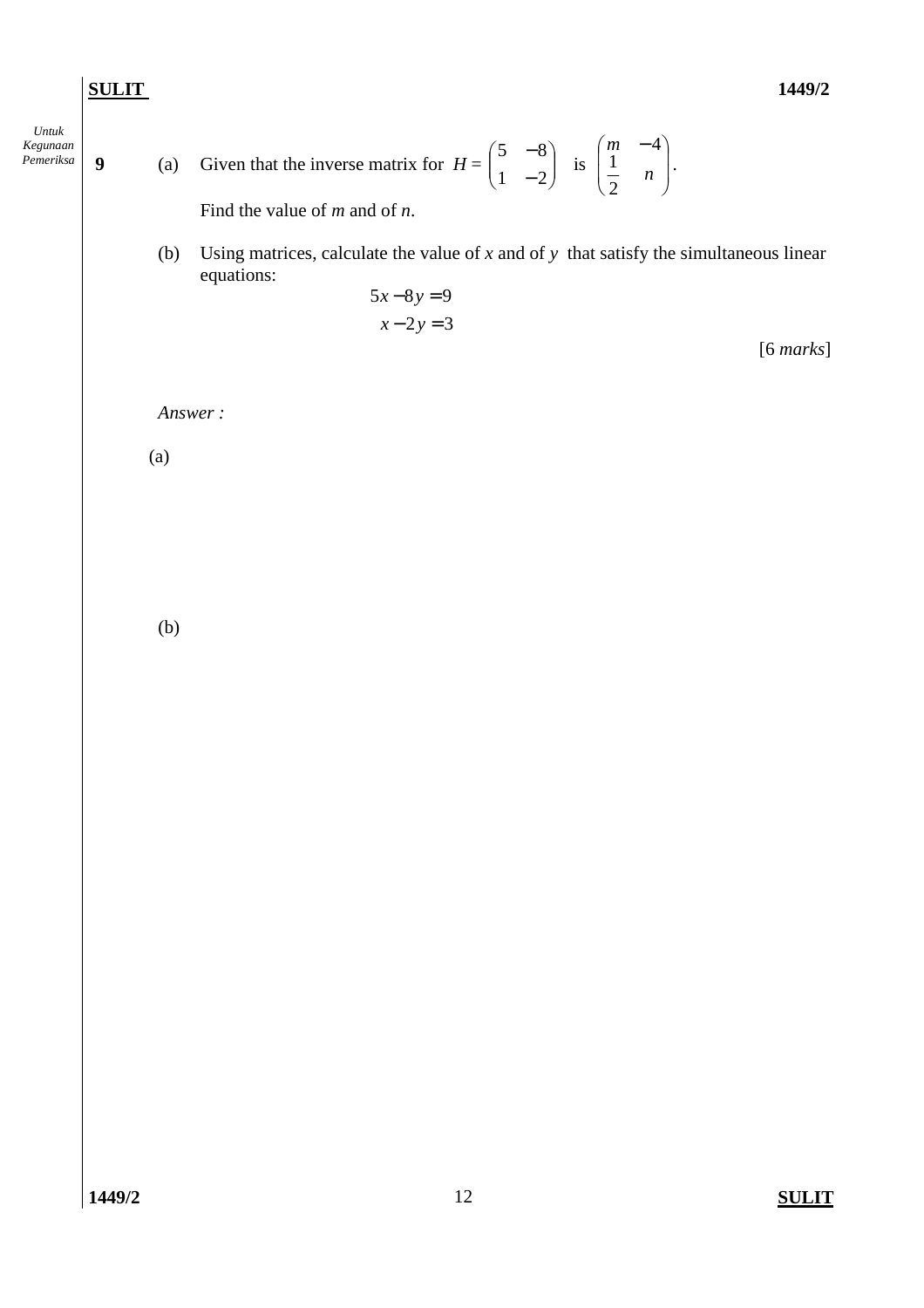*Untuk Kegunaan Pemeriksa* 





DIAGRAM 4

- $OD = OB = 14$  cm and  $\angle AOB = 45^\circ$ . Using 7  $\pi = \frac{22}{7}$ , calculate
- (a) the perimeter, in cm, of the whole diagram,
- (b) the area, in  $cm<sup>2</sup>$ , of the shaded region.

[6 *marks*]

 *Answer* :

(a)

(b)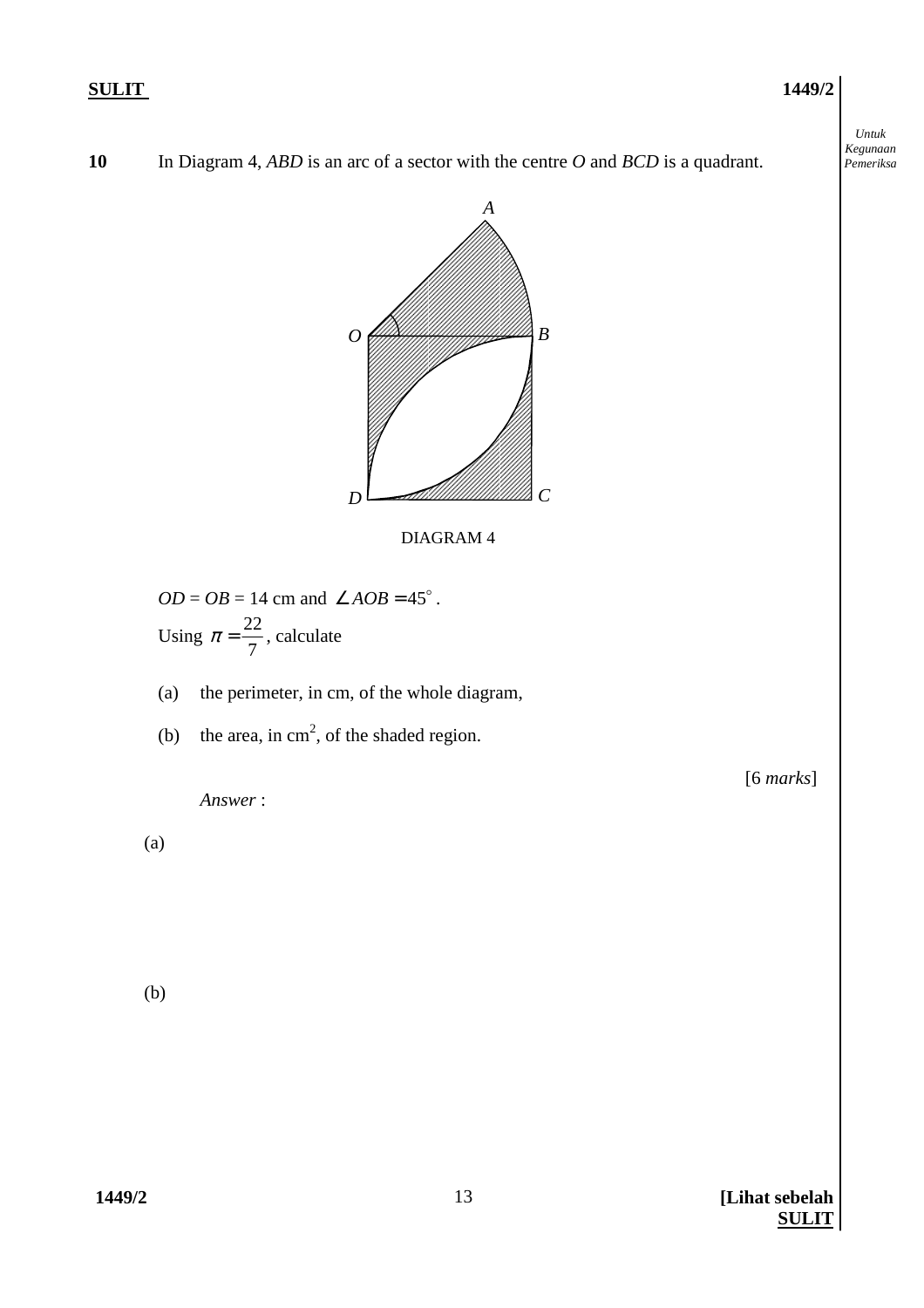*Untuk Kegunaan Pemeriksa*

**11** Diagram 5 shows the speed-time graph of a motorcyclist in a period of 30 seconds.



Given that the total distance travelled by the motorcyclist is 525 m.

Calculate,

- (a) the rate of change of speed in the last 5 second,
- (b) the duration of uniform speed,
- (c) the value of *v.*

[6 *marks*]

```
Answer :
```
(a)

(b)

(c)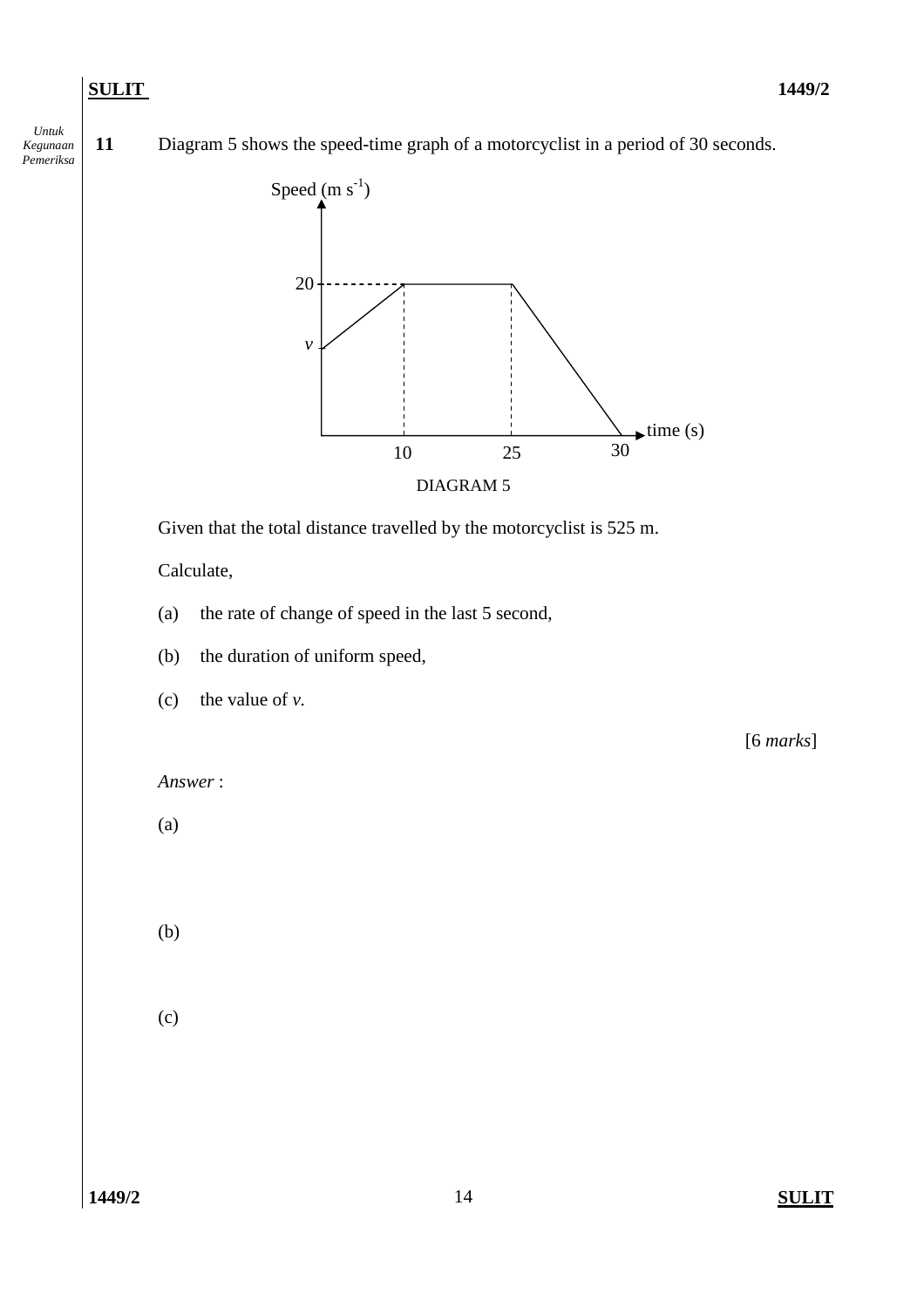*Untuk Kegunaan Pemeriksa* 

## **Section B**

# [48 *marks*]

# *Answer* **all** *questions in this section.*

**12** (a) Complete Table 1 in the answer space for the equation  $y = x^3 - 10x + 16$  by writing down the values of *y* when  $x = -3$ , 1 and 2.

 *Answer:* 

| (a) | $\mathcal{X}$ |  |          | $-3$   $-2$   $-1$   0   1   2   3   4 |                                                    |    |
|-----|---------------|--|----------|----------------------------------------|----------------------------------------------------|----|
|     |               |  | 28 25 16 |                                        | $\begin{array}{ c c c c c } \hline \end{array}$ 13 | 40 |
|     |               |  |          |                                        |                                                    |    |

(b) *For this part of the question, use the graph paper on the next page. You may use a flexible curve ruler.* 

By using a scale of 2 cm to represent 1 unit on the *x*-axis and a scale of 2 cm to represent 5 units on the *y*-axis, draw the graph of  $y = x^3 - 10x + 16$  for  $-3 \le x \le 4$ 

[4 *marks*]

[3 *marks*]

## *Answer:*

.

| (b)     | Refer graph on page 16.                                                                                                                                                   |                     |
|---------|---------------------------------------------------------------------------------------------------------------------------------------------------------------------------|---------------------|
| (c)     | From your graph, find the value of y when $x = -0.6$ .                                                                                                                    |                     |
| Answer: |                                                                                                                                                                           | [1 mark]            |
| (c)     |                                                                                                                                                                           |                     |
| (d)     | Draw a suitable straight line on the same axes to find the values of x which satisfy<br>the equation $x^3 - 15x + 11 = 0$ for $-3 \le x \le 4$ . State these values of x. | $[4 \text{ marks}]$ |
| Answer: |                                                                                                                                                                           |                     |
| (d)     |                                                                                                                                                                           |                     |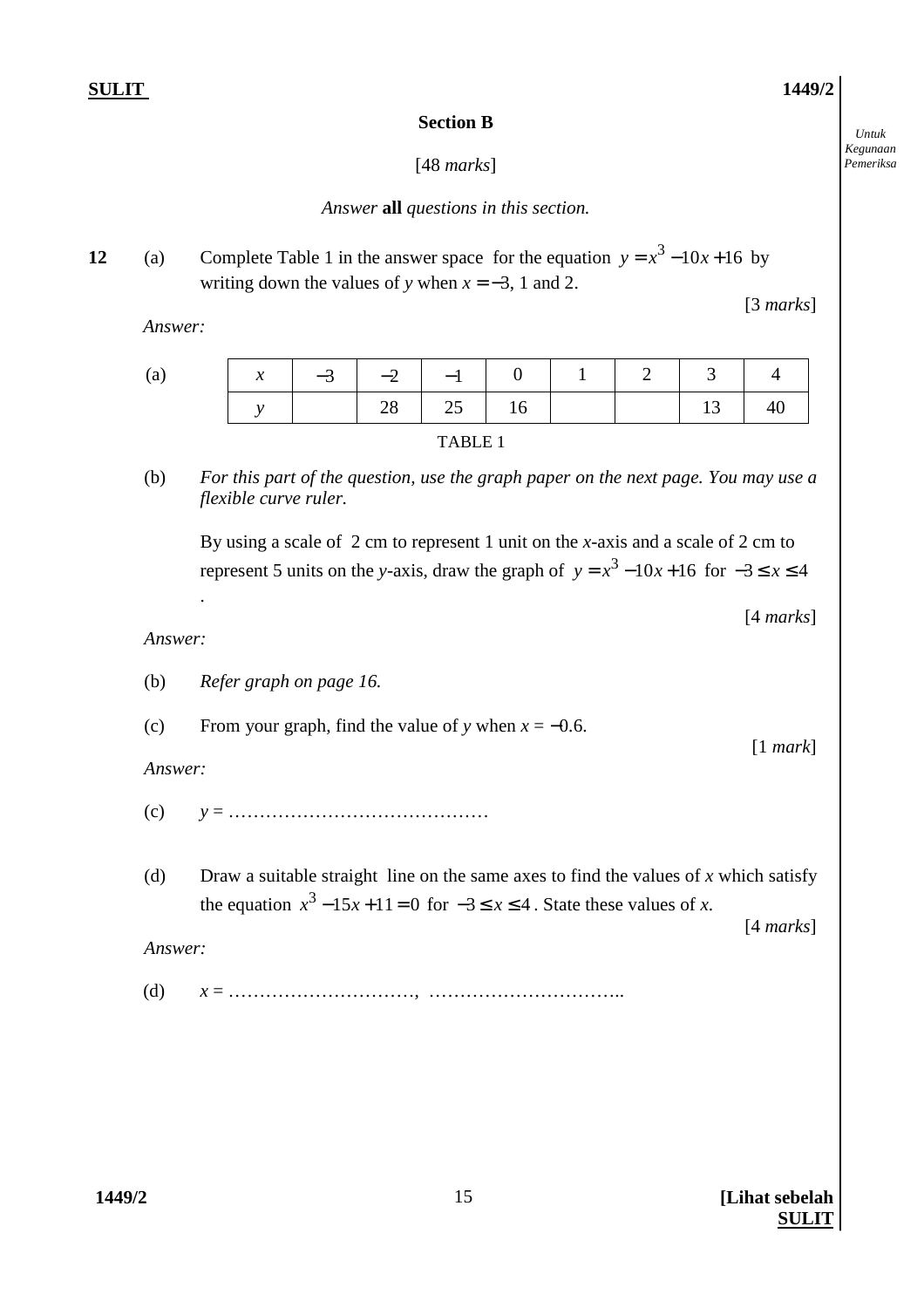

**1449/2** 16 **SULIT**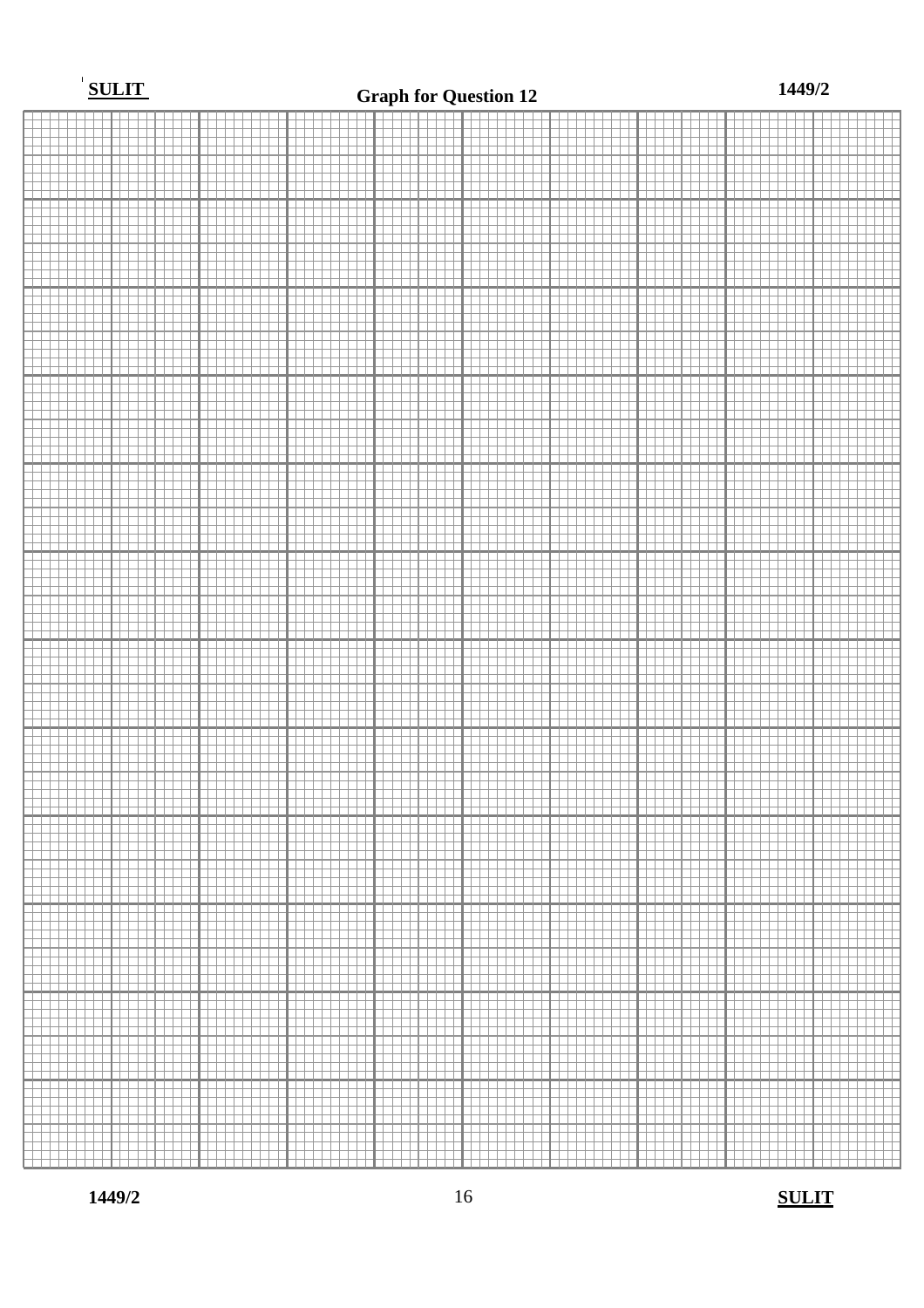*Untuk* 

| 13 | (a) | The transformation <b>R</b> represents a 90 $^{\circ}$ anticlockwise rotation about the center<br>$(3, 2)$ .               | Kegunaan<br>Pemeriksa |
|----|-----|----------------------------------------------------------------------------------------------------------------------------|-----------------------|
|    |     | The transformation <b>T</b> represents a translation $\begin{pmatrix} 2 \\ 2 \end{pmatrix}$ . State the coordinates of the |                       |
|    |     | image of the point $(-1, 1)$ under the following transformations.                                                          |                       |

- (i) **R**
- (ii) **RT**

[3 *marks*]

### *Answer*:

(a) (i)

(ii)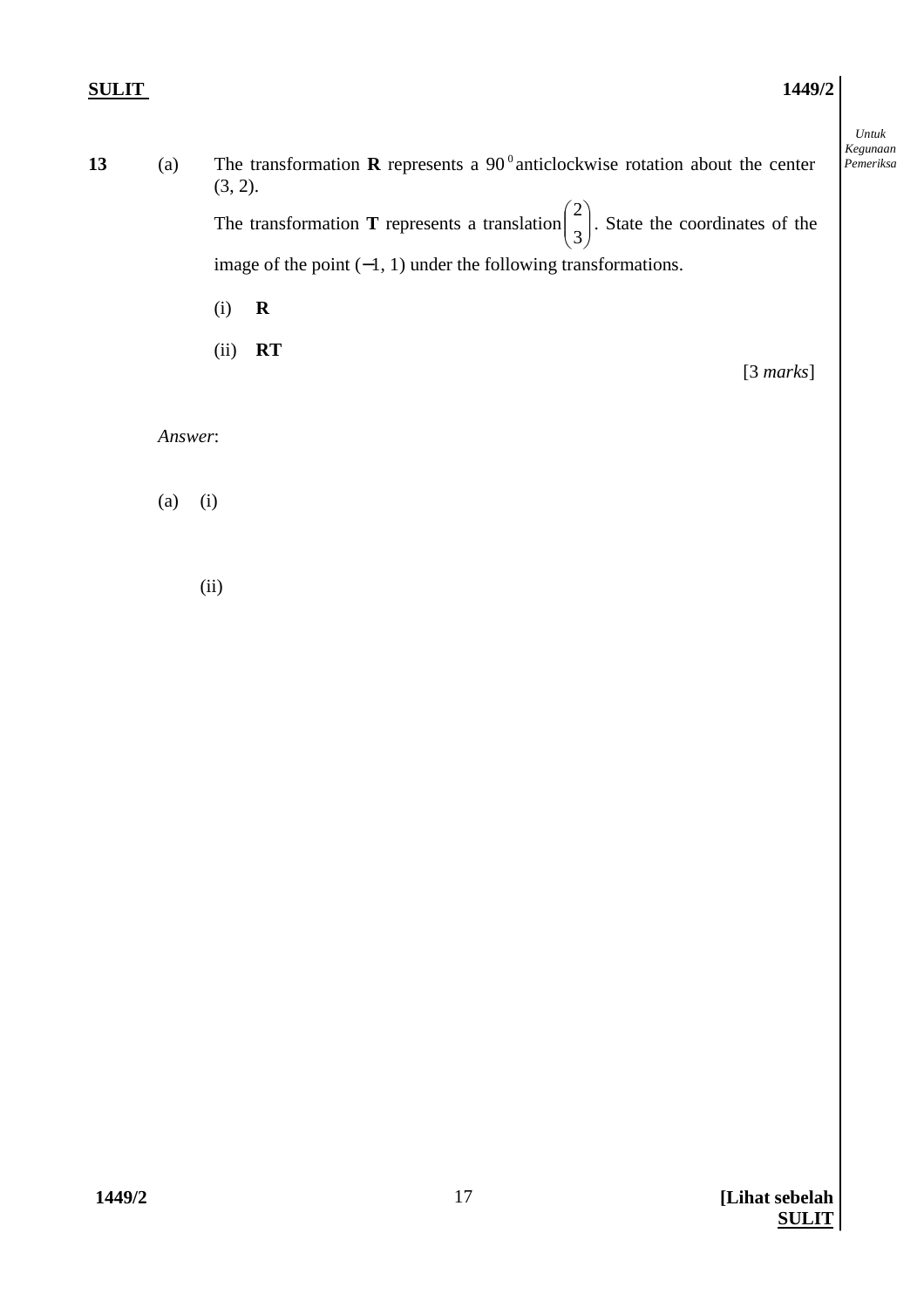*Untuk Kegunaan Pemeriksa*

(b) Diagram 6 shows three quadrilateral *EFGH, ABCD* and *OFJK* on a Cartesian plane. *EFGH* is the image of *ABCD* under the transformation **U** and *OFJK* is the image of *EFGH* under the transformation **V** .

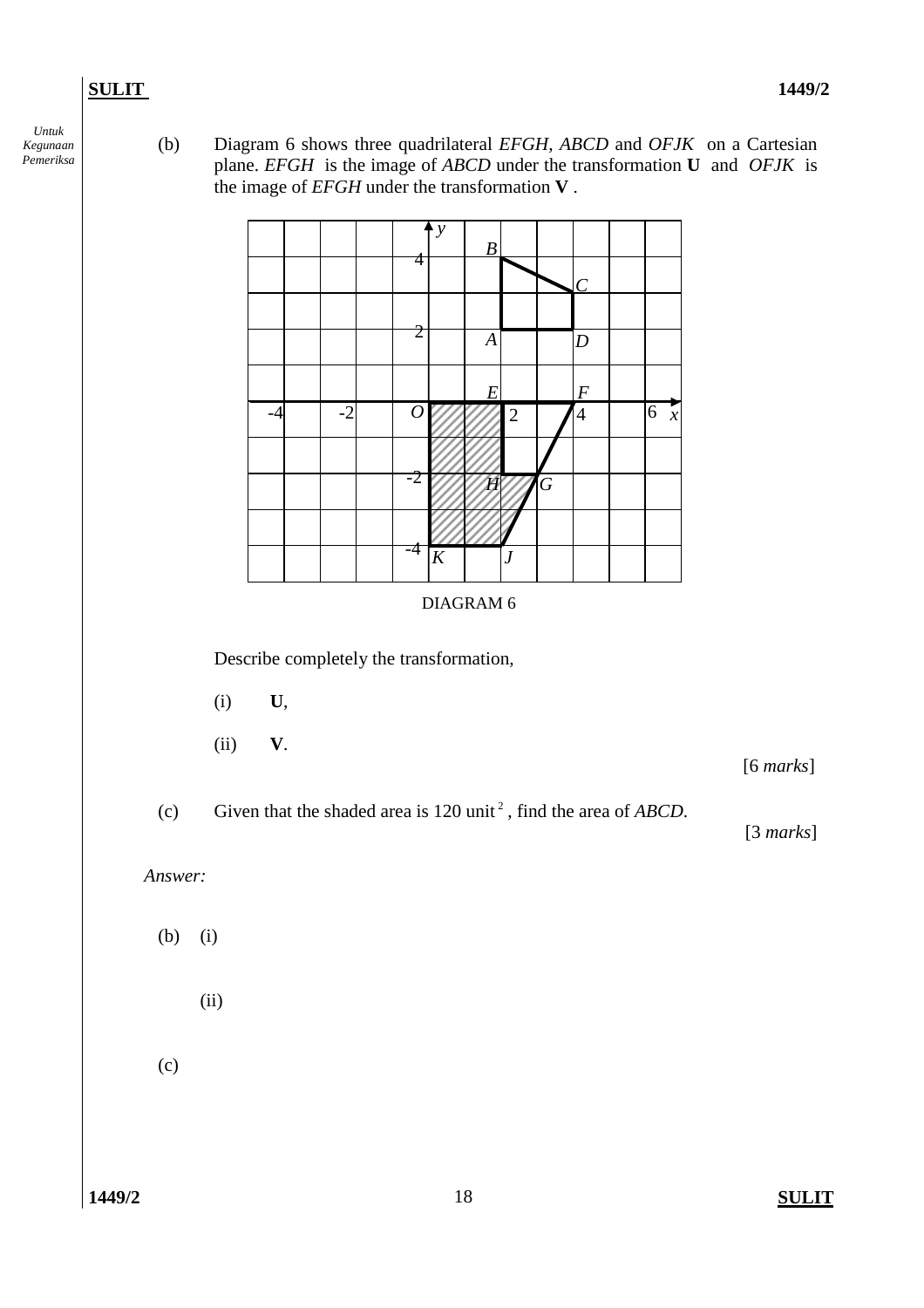*Untuk Kegunaan Pemeriksa* 

|                               |  |  | 49 54 76 59 55 50 70 70 65 62 |  |    |
|-------------------------------|--|--|-------------------------------|--|----|
|                               |  |  | 45 76 51 63 58 51 63 55 68 67 |  |    |
| 53 79 46 69 76 64 57 71 63 63 |  |  |                               |  |    |
| 64 45 57 72 55 71 61 60 70 65 |  |  |                               |  |    |
| 56 66 67 52 65 75 60 57 67    |  |  |                               |  | 54 |



#### TABLE 2

(a) Construct a grouped frequency table for the data using class intervals 45 – 49,  $50 - 54$  and so on.

#### *Answer:*

(a)

| Mass(kg)  | <b>Midpoint</b> | Frequency |
|-----------|-----------------|-----------|
| $45 - 49$ |                 |           |
| $50 - 54$ |                 |           |
|           |                 |           |
|           |                 |           |
|           |                 |           |
|           |                 |           |
|           |                 |           |
|           |                 |           |

(b) Using a scale of 2 cm to 5 kg on the horizontal axis and 2 cm to 1 student on the vertical axis, draw a frequency polygon for the above data.

[5 *marks*]

[3 *marks*]

- (c) Use the frequency polygon to
	- (i) find the modal class
	- (ii) calculate the mean mass of the students.

[4 *marks*]

#### *Answer:*

- (b) *Refer graph on page 20*
- $(c)$  (i)
	- (ii)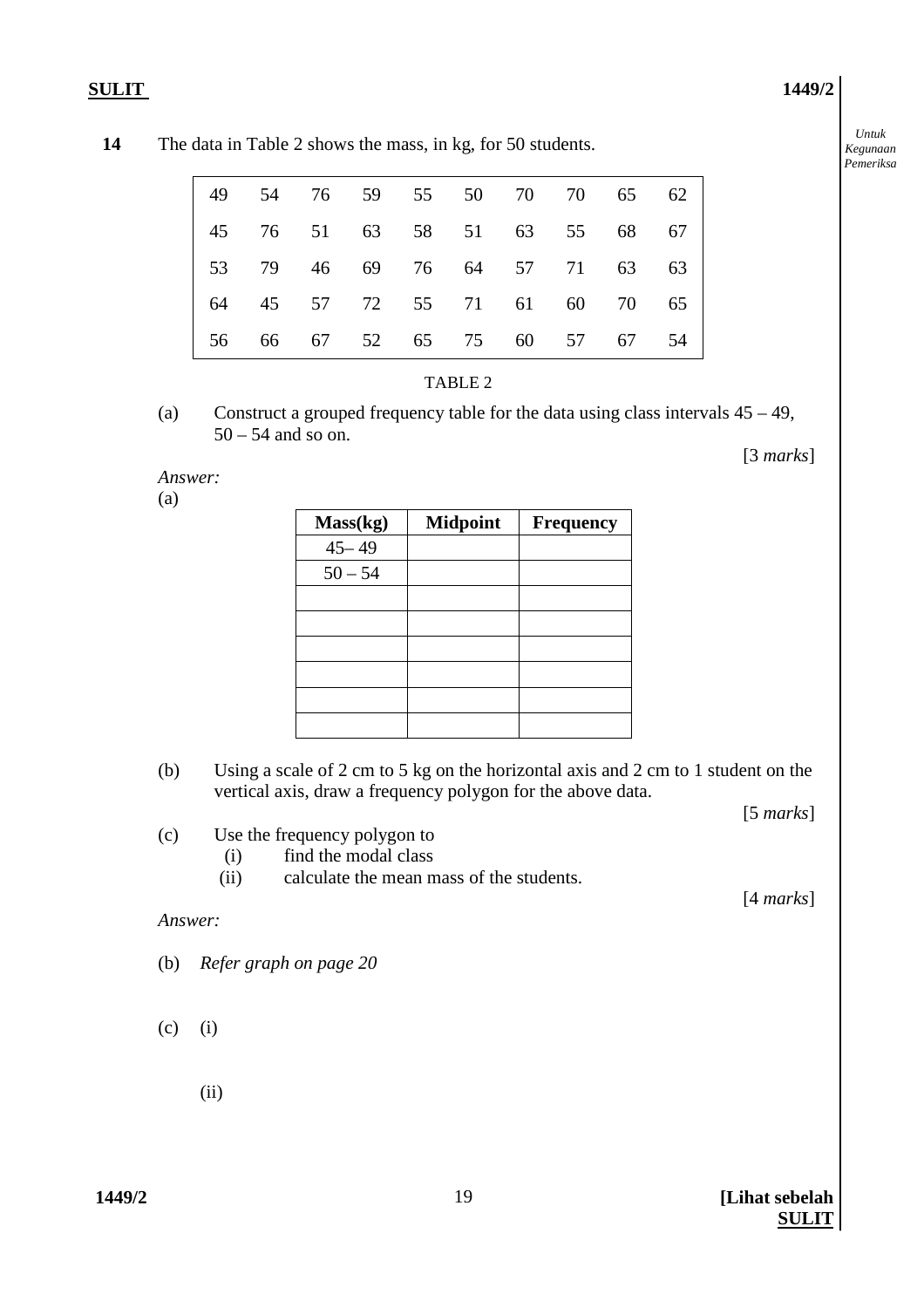#### **SULIT 1449/2 Graph for Question 14**

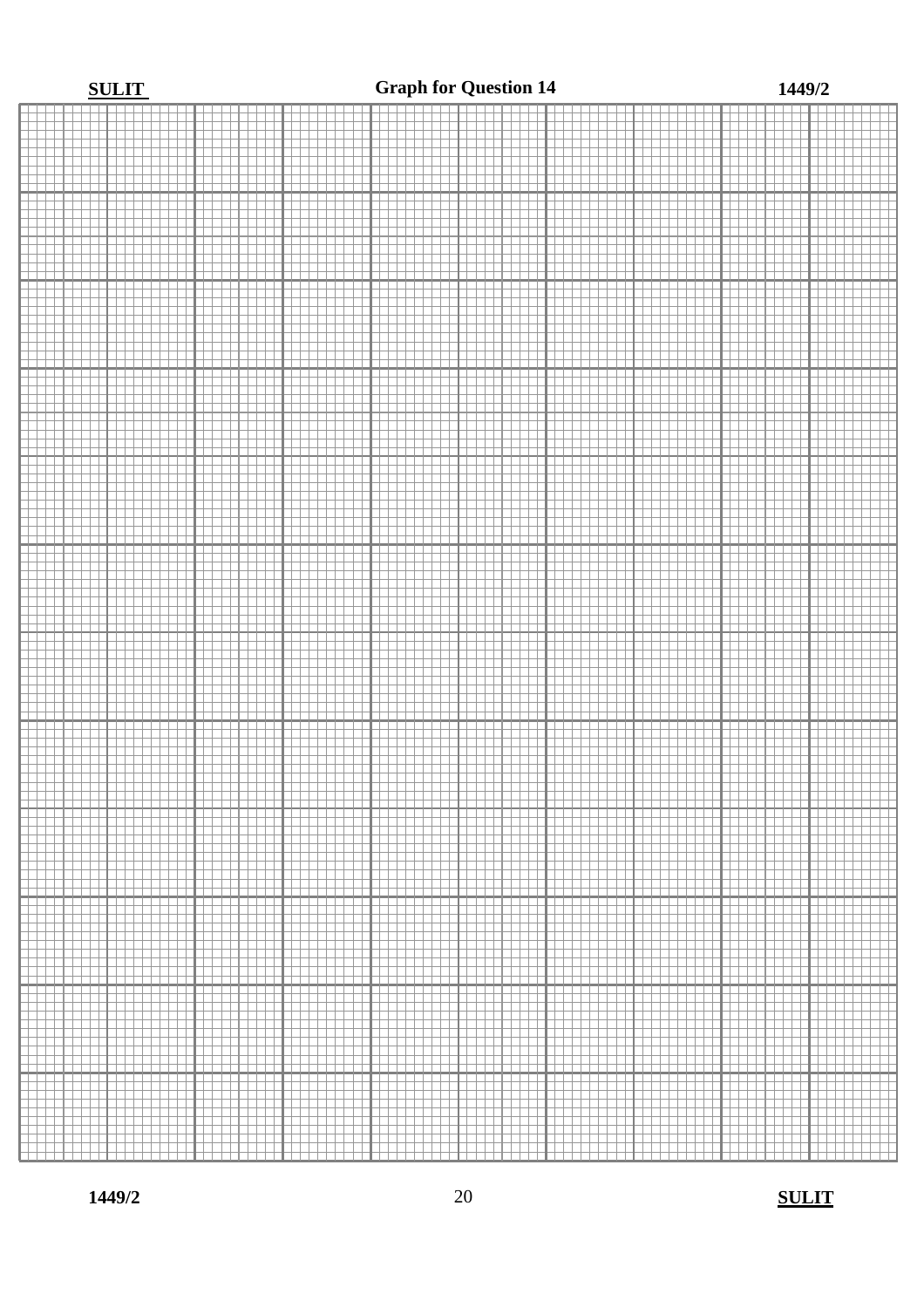*Untuk Kegunaan Pemeriksa* 

## **15** (a) Table 3 shows the number of books read by 45 students in a class.

| Books read by the<br>student |  |  |  |  |  |
|------------------------------|--|--|--|--|--|
| No of students               |  |  |  |  |  |

#### Find

- (i) the median,
- (ii) the mean.

#### *Answer:*

(a) (i)

(ii)

(b) Table 4 in the answer space shows the marks scored by 200 candidates in a test.

(i) Complete Table 4 by filling in the cumulative frequencies.

[2 *marks*]

[4 *marks*]

 (ii) By using a scale of 2 cm to 10 marks on the *x*-axis and 2 cm to 20 candidates on the *y*-axis, draw an ogive for the given data.

[4 *marks*]

 (iii) Candidates in the first quartile must sit for the examination again. What is the highest mark for the candidates who reseat the examination?

[2 *marks*]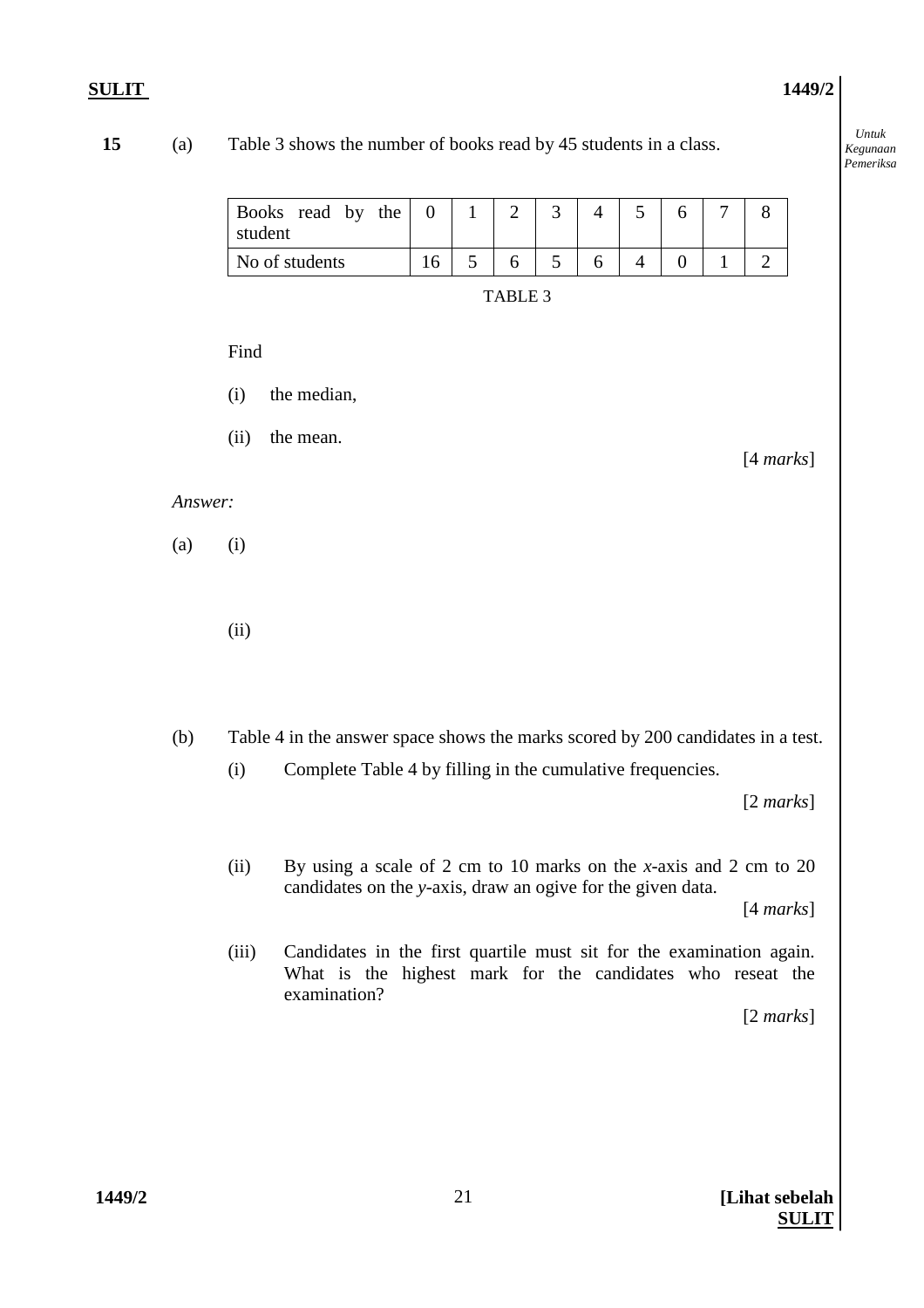*Untuk Kegunaan* 

# *Answer:*

(b) (i)

| <b>Marks</b> | Candidates | Cumulative<br>Frequency |
|--------------|------------|-------------------------|
| $11 - 20$    | 18         |                         |
| $21 - 30$    | 22         |                         |
| $31 - 40$    | 35         |                         |
| $41 - 50$    | 43         |                         |
| $51 - 60$    | 30         |                         |
| $61 - 70$    | 23         |                         |
| $71 - 80$    | 21         |                         |
| $81 - 90$    | 8          |                         |

TABLE 4

- (ii) *Refer graph on page 23.*
- (iii)